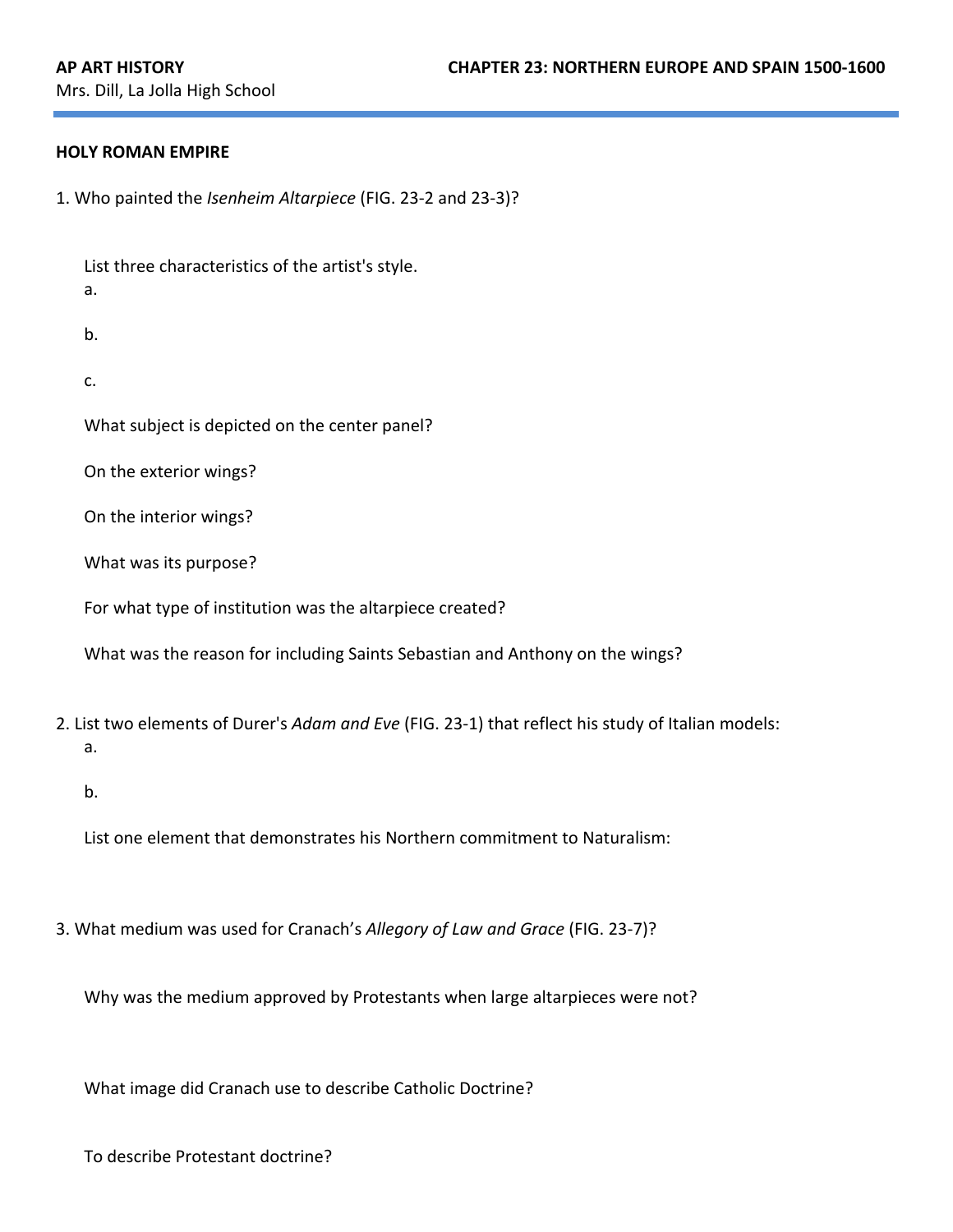5. What does *anamorphic* mean?

### **FRANCE**

1. Name two Italian Mannerists who were instrumental in bringing the Mannerist style to France:

#### **THE NETHERLANDS**

1. What are the primary subjects of the panels of Bosch's Garden of Earthly Delights (FIG 23-13)?

| Left:   |  |
|---------|--|
| Center: |  |
| Right:  |  |

2. What features of Jan Gossaert Neptune and Amphitrite (FIG. 23-14) are classical?

## Which are not?

- 3. List three characteristics of Bruegel's landscape paintings:
	- a.
	- b.
	-
	- c.

# **SPAIN**

1. Describe two elements of El Greco's style that seem to be related to Italian Mannerism.

a. 

b. 

- Describe two elements that point toward the Baroque.
- a.
- b.